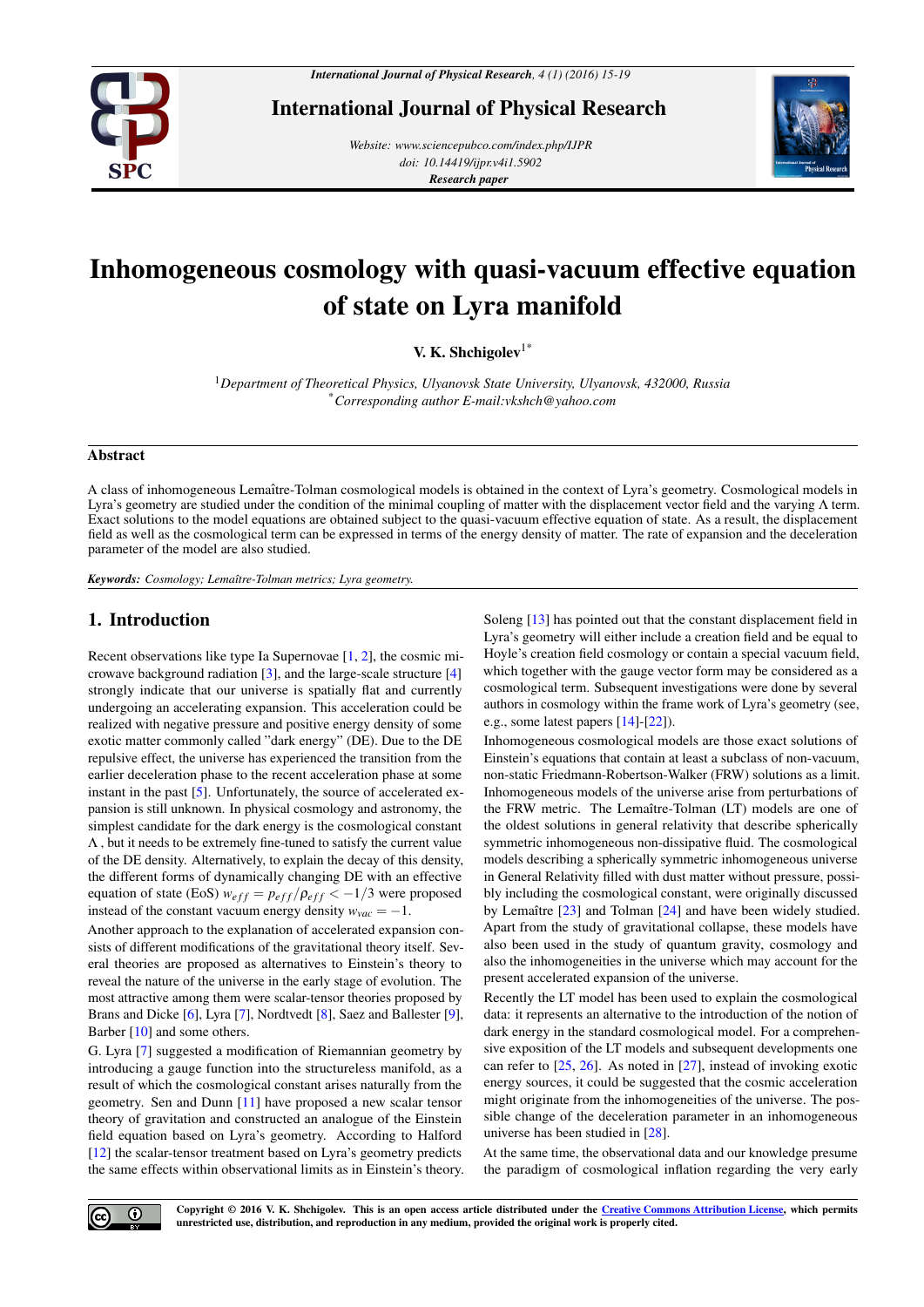universe. Along with all kinds of inhomogeneous and anisotropic scenarios of inflation, the author of this work investigated earlier the possibility of cosmological inflation within the framework of LT model in [\[29\]](#page-4-19).

Thus, it would be worthwhile to explore the LT models in the context of modified theories of gravity. In this paper, we consider minimally interacting perfect fluid and displacement field with a varying cosmological term within the framework of a LT space-time in Lyra's geometry. Some exact solutions to the model equations are obtained subject to the quasi-vacuum effective equation of state. We show that the displacement field the varying cosmological term in our model can be expressed in terms of the energy density of matter. We also consider the rate of expansion and the deceleration parameter of the model.

## 2. Lyra's geometry in brief

Let us briefly recall the main ideas of Lyra's geometry [\[7\]](#page-4-4). It is useful to mention that Lyra's geometry can be considered as a generalization of Riemannian geometry by introducing a gauge function which removes the non-integrability of the length of the parallel transfer characteristic of Weyl's theory. In Lyra's geometry, the displacement vector between two neighboring points  $x^i$  and  $x^i + dx^i$  is determined by the components  $\Psi dx^i$ , where  $\Psi = \Psi(x^k)$  is a gauge function. A reference frame  $(\Psi, x^i)$  consists of the coordinate system  $x^i$  and the gauge function Ψ. Therefore, the transition to the new reference frame  $(\Psi', x'^i)$  is given by

$$
\Psi' = \Psi(\Psi, x^k), \quad x'^i = x^i(x^k), \tag{1}
$$

where  $\frac{\partial \Psi'}{\partial \Psi \neq 0}$ ,  $\frac{det}{\partial x^{i}} / \frac{\partial x^{k}}{\partial x^{k}} \neq 0$ . The Levi-Civita connection coefficients in Lyra geometry are defined as follows:

$$
*\Gamma^i_{jk} = \Psi^{-1}\Gamma^i_{jk} - \frac{1}{2}(\delta^i_j \phi_k + \delta^i_k \phi_j - g_{jk}\phi^i),
$$
\n(2)

where  $\Gamma^i_{jk}$  is defined in terms of the metric tensor  $g_{ik}$  just like as in Riemannian geometry, and  $\phi_k$  is the displacement vector field. Lyra [\[7\]](#page-4-4) and Sen and Dunn [\[11\]](#page-4-8) have showed that any general frame of reference vector field  $\phi_k$  arises as a natural consequence of the introduction of the gauge function  $\Psi$  in the structureless manifold. The metric on the Lyra manifold is determined by the interval

$$
ds^2 = \Psi^2 g_{ik} dx^i dx^k, \tag{3}
$$

which is invariant with respect to the coordinate and gauge transformations.

As a result, the parallel transport of a vector  $\xi^i$  is given by

$$
d\xi^i = -\tilde{\Gamma}^i_{jk}\xi^j \Psi dx^k,\tag{4}
$$

<span id="page-1-0"></span>where

$$
\tilde{\Gamma}^i_{jk} = * \Gamma^i_{jk} - \frac{1}{2} \delta^i_j \phi_k.
$$
\n(5)

Thus, we see that  $\tilde{\Gamma}^i_{jk}$  is not symmetric with respect to *j* and *k*. A remarkable difference from the Weyl geometry is that in Lyra geometry length of the vector does not change under parallel transport. As always, the curvature tensor is defined in terms of the parallel transport of a vector along a closed curve, and is equal to

$$
*R^i_{jkl} = \Psi^{-2}[-(\Psi\widetilde{\Gamma}^i_{jk})_{,l} + (\Psi\widetilde{\Gamma}^i_{jl})_{,k} - \Psi^2(\widetilde{\Gamma}^m_{jk}\widetilde{\Gamma}^i_{ml} - \widetilde{\Gamma}^m_{jl}\widetilde{\Gamma}^i_{km})], \quad (6)
$$

where  $\tilde{\Gamma}^i_{jk}$  is determined from [\(5\)](#page-1-0). The convolution of the curvature tensor  $\overrightarrow{6}$  yields the scalar curvature

$$
*R = \Psi^{-2}R + 3\Psi^{-1}\phi_{;i}^{i} + \frac{3}{2}\phi^{i}\phi_{i} + 2\Psi^{-1}(\ln\Psi^{2})_{;i}\phi^{i},
$$
\n(7)

where *R* is the Riemannian scalar of curvature, and the semicolon denotes the covariant derivative with the Christoffel symbols of the second kind.

The action integral is invariant under the gauge and coordinate transformations , and is given in the form

<span id="page-1-2"></span>
$$
S = \int \mathcal{L}\sqrt{-g} \Psi^4 d^4x,\tag{8}
$$

where  $d^4x$  is a volume element, and  $\mathscr L$  is a scalar function.

Using the normal gauge  $\Psi = 1$  [\[11\]](#page-4-8), and putting  $\mathscr{L} = *R$  in equation [\(8\)](#page-1-2), it is easy to find that equation [\(7\)](#page-1-3) can be reduced to the following form

$$
*R = R + 3\phi_{;i}^{i} + \frac{3}{2}\phi^{i}\phi_{i}.
$$
 (9)

The field equation is obtained from the variational principle

$$
\delta(S+S_m)=0,\t(10)
$$

<span id="page-1-4"></span>where *S* is defined by [\(8\)](#page-1-2), and the action  $S_m$  is defined by the Lagrangian density of matter  $\mathcal{L}_m$  as usual:

$$
S_m = \int \mathcal{L}_m \sqrt{-g} d^4 x. \tag{11}
$$

## 3. The model equations

<span id="page-1-5"></span>The Einstein's field equations in Lyra's geometry, proposed in [\[11\]](#page-4-8) in normal gauge, can be written with a variable  $\Lambda$  - term as

$$
R_{ik} - \frac{1}{2}g_{ik}R - \Lambda g_{ik} + \frac{3}{2}\phi_i\phi_k - \frac{3}{4}g_{ik}\phi^j\phi_j = T_{ik},
$$
\n(12)

where  $\phi_i$  is a displacement vector. For simplicity, we assume that the gravitational constant  $8\pi G = 1$ . All other symbols have their usual meanings in the Riemannian geometry.

The energy-momentum tensor (EMT) of matter  $T_{ik}^{(m)}$  can be derived in a usual manner from the Lagrangian of matter  $(11)$ . Considering the matter as a perfect fluid, we have

<span id="page-1-8"></span>
$$
T_{ik}^{(m)} = (\rho_m + p_m)u_i u_k - p_m g_{ik},
$$
\n(13)

where  $u_i = (1,0,0,0)$  is 4-velocity of the co-moving observer, satisfying  $u_i u^i = 1$ ,  $\rho_m$  and  $p_m$  are the energy density and pressure of matter, consequently.

In cosmological studies on the Lyra manifold, the contribution of the displacement field in Einstein's equation [\(12\)](#page-1-5) is often represented by the energy-momentum tensor

$$
T_{ik}^{(\phi)} = -\frac{3}{2}\phi_i \phi_k + \frac{3}{4}g_{ik}\phi^j \phi_j,
$$
 (14)

<span id="page-1-6"></span>despite of its purely geometric nature. At the same time, the energymomentum tensor of a cosmological term can be represented by

$$
T_{ik}^{(\Lambda)} = \Lambda g_{ik}.\tag{15}
$$

<span id="page-1-7"></span>As a result, we can represent the Einstein equation [\(12\)](#page-1-5) in the following simple form

<span id="page-1-1"></span>
$$
G_{ik} = \widetilde{T}_{ik} \equiv T_{ik}^{(m)} + T_{ik}^{(\phi)} + T_{ik}^{(\Lambda)} \tag{16}
$$

by introducing the effective EMT  $\widetilde{T}_{ik}$ , and the Einstein tensor  $G_{ik}$  =  $R_{ik} - (1/2)g_{ik}R$ .

<span id="page-1-9"></span><span id="page-1-3"></span>Let  $\phi_i$  be a time-like vector field of displacement,

$$
\phi_i = \left[\frac{2}{\sqrt{3}}\beta(r,t), 0, 0, 0\right],\tag{17}
$$

where the numerical factor  $2/\sqrt{3}$  is substituted for the sake of convenience in what follows.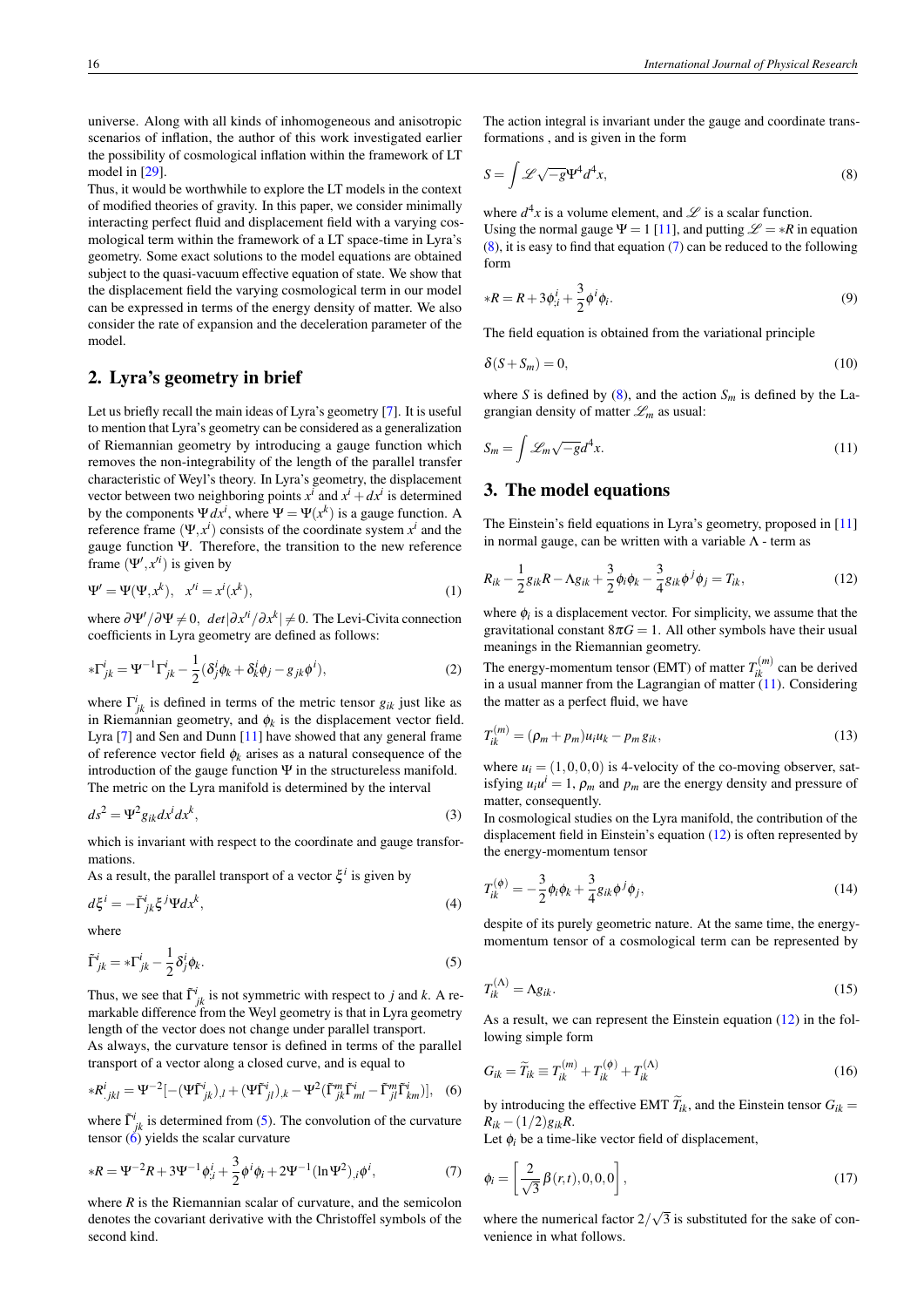Let us assume that dynamics of a spherically symmetric universe is described by the LT solution to Einstein's field equations described by the well-known LT metrics [\[23,](#page-4-13) [24\]](#page-4-14)

$$
ds^{2} = dt^{2} - \frac{(R')^{2}}{f^{2}}dr^{2} - R^{2}(d^{2}\theta + \sin^{2}\theta d^{2}\varphi),
$$
 (18)

where  $R = R(r,t) > 0$  is a function to be determined. In the case  $R(r,t) = a(t)g(r), f(r) = g'(r), g(r) = \{\sin(r), r, \sinh(r)\},$  the LT metrics is identical to a homogeneous FRW metric. Otherwise, the LT metrics corresponds to the inhomogeneous cosmological model, but still remains isotropic around one observer. Hereafter, the prime denotes a derivative with respect to *r*, while the over-dot stands for the time derivative.

For the LT space-time interval  $(15)$ , the Einstein equation  $(16)$  can be written down in the following form

$$
\frac{F'}{2R'R^2} = \widetilde{T}_0^0, \quad \frac{\dot{F}}{2\dot{R}R^2} = \widetilde{T}_1^1, \quad \frac{1}{4R'R} \left(\frac{\dot{F}}{\dot{R}}\right)' = \widetilde{T}_2^2 = \widetilde{T}_3^3,\tag{19}
$$

where the so-called "mass function" is given by

$$
F(r,t) = 2R\dot{R}^2 + 2R(1 - f^2)
$$
\n(20)

Combining Einstein's equations in  $(15)$ , one can derive the following equations of the energy-momentum conservation law

<span id="page-2-1"></span>
$$
\widetilde{T}_2^2 = \widetilde{T}_1^1 + \frac{R}{2R'} \left( \widetilde{T}_1^1 \right)',\tag{21}
$$

$$
R^2\left[ (\tilde{T}_0^0)R' - (\tilde{T}_1^1)' \dot{R} \right] + (\tilde{T}_0^0 - \tilde{T}_1^1) \frac{\partial (R^2 R')}{\partial t} = 0, \tag{22}
$$

which also could be obtained from the conservation law,  $\widetilde{T}_{i\;j}^{j} = 0$ , for the effective EMT in the LT metrics [\(15\)](#page-1-6).

#### 4. Exact solutions to the field equations

From equations  $(13)-(17)$  $(13)-(17)$  $(13)-(17)$ , the following expressions for the non-zero components of effective EMT can be obtained

<span id="page-2-6"></span>
$$
\widetilde{T}_0^0 = \rho_{eff}(r,t) = \rho_m + \beta^2 + \Lambda,
$$
  
\n
$$
\widetilde{T}_1^1 = \widetilde{T}_2^2 = \widetilde{T}_3^3 = -p_{eff}(r,t) = -p_m - \beta^2 + \Lambda.
$$
\n(23)

Applying these equations to the conservation law [\(21\)](#page-2-0), [\(22\)](#page-2-1), we get  $(p_{eff})' = 0$ , i.e.  $p_{eff} = p_{eff}(t)$ , and

$$
\frac{\partial \rho_{eff}}{\partial t} + (\rho_{eff} + p_{eff}) \frac{\partial \ln(R^2 R')}{\partial t} = 0.
$$
 (24)

Suppose further that the effective energy density and pressure satisfy the effective EoS of the following form

$$
p_{eff} = w_{eff} \rho_{eff},\tag{25}
$$

where the effective barotropic index  $w_{eff}$  is in general a function of *r* and *t*. However, let us consider the case of quasi-vacuum effective EoS, i.e.  $w_{eff} = -1$ . Substituting  $p_{eff} = -\rho_{eff}$  in equation [\(24\)](#page-2-2), one get  $\rho_{eff} = 0$ , or  $\rho_{eff} = \rho_{eff}(r)$ . It is obvious now that the equality in [\(25\)](#page-2-3) for  $w_{eff} = -1$  is possible only if both sides of this equation are constant. Let us denote this constant  $\Lambda_0$ . Therefore, we have

<span id="page-2-7"></span>
$$
\rho_{eff} = -p_{eff} = \Lambda_0. \tag{26}
$$

Taking into account  $(19)$ ,  $(20)$ ,  $(23)$  and  $(26)$ , one can obtain the partial derivatives equation of the first order for  $R(r,t)$  as follows

$$
R\left(\frac{\partial R}{\partial t}\right)^2 + R(1 - f^2) = \frac{\Lambda_0}{3} (R^3 + \delta R_0^3),\tag{27}
$$

where  $R_0$  is a constant of integration, and  $\delta = 0, \pm 1$ . This equation can be readily integrated (see, e.g., [\[26,](#page-4-16) [29\]](#page-4-19) and references therein). In the case of the parabolic model, i.e. under the condition  $f^2 = 1$ , the result of solving equation  $(28)$  can be represented as follows

<span id="page-2-8"></span>
$$
R_{\delta}^{p}(r,t) = \begin{cases} R_{0} \sinh^{2/3} \left[ \frac{3}{2} \sqrt{\frac{\Lambda_{0}}{3}} (t + t_{0}(r)) \right], & \delta = +1, \\ R_{0} r \exp \left( \sqrt{\frac{\Lambda_{0}}{3}} t \right), & \delta = 0, \\ R_{0} \cosh^{2/3} \left[ \frac{3}{2} \sqrt{\frac{\Lambda_{0}}{3}} (t + t_{0}(r)) \right], & \delta = -1 \end{cases}
$$
(28)

<span id="page-2-4"></span>where  $R_0$  is a constant, and  $t_0(r)$  is an arbitrary differentiable function specifying the instant of the Big Bang, which is seen to be position-dependent. As one can see, an appropriate rescaling has been chosen in the case of  $\delta = 0$  to satisfy the gauge  $R(0,r) = R_0r$ [\[30\]](#page-4-20).

<span id="page-2-5"></span>For the hyperbolic,  $f^2 > 1$ , and the elliptical,  $f^2 < 1$ , models, it is easy to find solutions for equation [\(26\)](#page-2-7) with  $\delta = 0$  in the following form

$$
R_0^{h,e}(r,t) = \begin{cases} \sqrt{\frac{3(f^2-1)}{\Lambda_0}} \sinh\left[\sqrt{\frac{\Lambda_0}{3}}(t+t_0(r))\right]; & f^2 > 1, \\ \sqrt{\frac{3(1-f^2)}{\Lambda_0}} \cosh\left[\sqrt{\frac{\Lambda_0}{3}}(t+t_0(r))\right]; & f^2 < 1. \end{cases}
$$
(29)

<span id="page-2-0"></span>In the case  $\delta \neq 0$ , equation [\(27\)](#page-2-9) for  $R^{h,\epsilon}_{\delta}$  $\delta$ <sup>*n*,*e*</sup></sup>(*r*,*t*) can be solved in terms of the Weierstrass elliptic function [\[23\]](#page-4-13).

<span id="page-2-10"></span>From equations  $(23)$  and  $(26)$ , it follows that

$$
\rho_m + \beta^2 + \Lambda = \Lambda_0, \quad p_m + \beta^2 - \Lambda = -\Lambda_0. \tag{30}
$$

It is interesting to note that all dynamical parameters in these equations can arbitrarily depend on  $t$  and  $r$ , as there are no other restrictions on them. Indeed, the main equations such as Einstein's equation  $(19)$  and the continuity equations  $(21)$ ,  $(22)$  are already satisfied by [\(26\)](#page-2-7). Assuming the matter energy density and pressure satisfy the barotropic EoS  $p_m = w_m \rho_m$  in [\(30\)](#page-2-10), we are able to express the displacement field and the cosmological term by means of the matter density as follows

<span id="page-2-12"></span>
$$
\beta^2 = -\frac{1}{2}(1 + w_m)\rho_m, \quad \Lambda = \Lambda_0 - \frac{1}{2}(1 - w_m)\rho_m.
$$
 (31)

<span id="page-2-2"></span>Hence it is clear that the matter density in this model should be represented by a phantom matter in its nature (that is  $w_m < -1$ ), as the displacement field is a real function ( $\beta^2 > 0$ ). Thus, we can hitherto observe considerable arbitrariness in the behavior of matter. The requirement of a minimum matter coupling to the displacement vector and the cosmological term can significantly limit this arbitrariness. This means that equation  $(25)$  breaks up into two independent equations

<span id="page-2-11"></span><span id="page-2-3"></span>
$$
\frac{\partial \rho_m}{\partial t} + (1 + w_m) \rho_m \frac{\partial \ln(R^2 R')}{\partial t} = 0, \tag{32}
$$

<span id="page-2-13"></span>and

$$
\frac{\partial \beta^2}{\partial t} + 2\beta^2 \frac{\partial \ln(R^2 R')}{\partial t} = -\frac{\partial \Lambda}{\partial t}.
$$

despite that equations [\(30\)](#page-2-10) are valid so far. Therefore, we could solve equation [\(32\)](#page-2-11), and then substitute  $\rho_m$  obtained into [\(31\)](#page-2-12). Equation [\(32\)](#page-2-11) is readily integrated for a constant EoS of matter,  $w_m = constant$ , that yields

<span id="page-2-9"></span>
$$
\rho_m(r,t) = \mu(r)(R^2 R')^{-(1+w_m)},\tag{33}
$$

where  $\mu(r)$  is an arbitrary differentiable function, which defines along with  $t_0(r)$  the mass density distribution at some instant.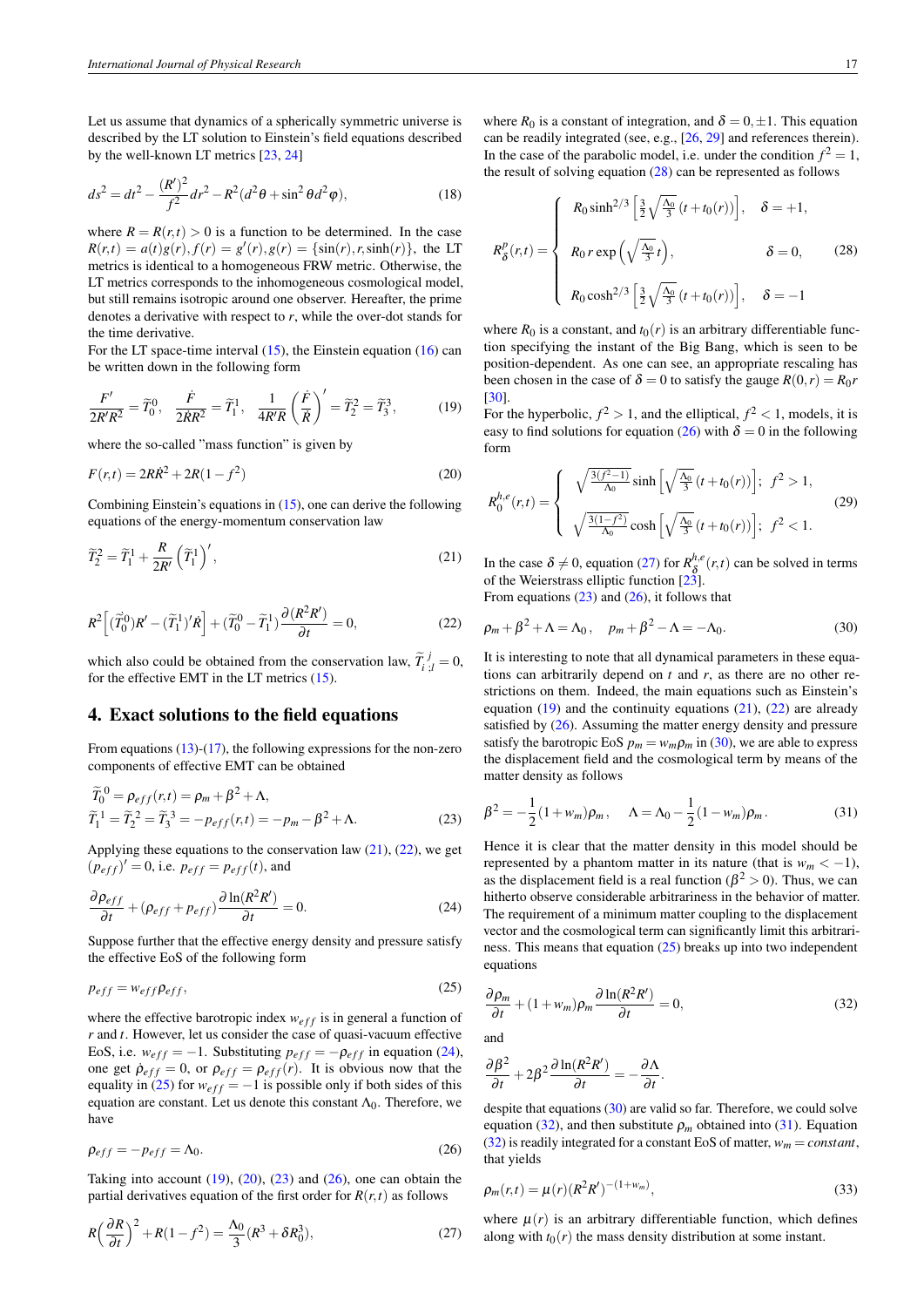

**Figure 1:** The Hubble parameter  $H^p_\delta$  versus time *t* according to [\(36\)](#page-3-2) with  $\delta = 0$  (red line), and  $\delta = \pm 1$  for  $t_0 = 0.1$  (black line) and  $t_0 = 0.2$  (blue line).

Let us consider some properties of our model. As it emphasized in [\[30\]](#page-4-20), for inhomogeneous model the directional preference need to be specified in the expression for expansion. With the help of a projection tensor, one can define the invariant expansion rates in two perpendicular directions as

<span id="page-3-3"></span>
$$
H_r = \frac{\dot{R}'}{R'}, \quad H_{\perp} = \frac{\dot{R}}{R}, \tag{34}
$$

so that the average expansion rate is given by

$$
H = \frac{2}{3}H_{\perp} + \frac{1}{3}H_r.
$$
 (35)

Using, for example,  $R^p_{\delta}$  $\delta(r,t)$  for the parabolic model from equation [\(28\)](#page-2-8) in [\(34\)](#page-3-3) and [\(35\)](#page-3-4), we can obtain the following expansion rate for this case

<span id="page-3-2"></span>
$$
H_{\delta}^{p}(r,t) = \begin{cases} \sqrt{\frac{\Lambda_{0}}{3}}, & \delta = 0, \\ \sqrt{\frac{\Lambda_{0}}{3}} \coth\left[3\sqrt{\frac{\Lambda_{0}}{3}}\left(t+t_{0}(r)\right)\right], & \delta = \pm 1. \end{cases}
$$
(36)

The behavior of the average Hubble parameter [\(36\)](#page-3-2) with time for different values of  $\delta$  and  $t_0(r)$  is shown in Fig. 1. To be specific, we have chosen the units in which  $\sqrt{\Lambda_0/3} = 1$ . From these graphs, it is clear that the expansion rate increases for greater  $t_0(r)$  i.e., greater inhomogeneity.

It should be noted that the introduction of the Hubble parameter as well as the deceleration parameter in the LT model is ambiguous. Considering the model with zero pressure and zero cosmological constant, J. Moffat [\[28\]](#page-4-18) proposed the effective Hubble parameter  $H_{eff}^2 = H_{\perp}^2 + 2H_{\perp}H_r$ , where  $H_{\perp}$  and  $H_r$  are determined by [\(34\)](#page-3-3), and essentially differs from [\(35\)](#page-3-4). However, the model-independent expression for the deceleration parameter  $q$  has been derived in  $[28]$ by expanding  $R(r,t)$  in a Taylor series

$$
R(r,t) = R(r,t_p) \left[ 1 - (t_p - t)H_{p\perp} - \frac{1}{2}(t_p - t)^2 q(r,t_p)H_{p\perp}^2 - \ldots \right],
$$

where  $t_p$  is the present instant, so that the deceleration parameter is given by

$$
q(r,t) = -\left(\frac{R}{R}\right)^2 \frac{\ddot{R}}{R} = -\frac{1}{H_{\perp}^2} \frac{\ddot{R}}{R}.
$$
 (37)



**Figure 2:** The deceleration parameter  $q$  versus time  $t$  according to [\(38\)](#page-3-5) with  $\delta = +1, t_0 = 0.1$  (blue line), and  $\delta = -1, t_0 = 0.35$  (red line).

Using the same example of  $R^p_{\delta}$  $\delta(\mathbf{r},t)$  for the parabolic model [\(28\)](#page-2-8) and [\(37\)](#page-3-6), one can readily obtain the following deceleration parameter

<span id="page-3-5"></span>
$$
q_{\delta}(r,t) = \begin{cases} \frac{1}{2} \left\{ 1 - 3 \tanh^2 \left[ \frac{3}{2} \sqrt{\frac{\Lambda_0}{3}} \left( t + t_0(r) \right) \right] \right\}, & \delta = +1, \\ -1, & \delta = 0, \\ \frac{1}{2} \left\{ 1 - 3 \coth^2 \left[ \frac{3}{2} \sqrt{\frac{\Lambda_0}{3}} \left( t + t_0(r) \right) \right] \right\}, & \delta = -1. \end{cases}
$$
(38)

<span id="page-3-4"></span>Fig. 2 shows that our model experiences eternal accelerated expansion in the cases  $\delta = 0$  and  $\delta = -1$ , but the model  $\delta = +1$  passes from the deceleration state to the acceleration state at some instant in the past.

## 5. Conclusion

In this paper, we have considered the inhomogeneous LT cosmological model in the context of Lyra geometry. The solutions of the field equations have been obtained and discussed in three different types of spacetime, namely the parabolic, elliptic and hyperbolic models, under the condition of the quasi-vacuum effective EoS.

The most interesting feature of this model is that the EoS of matter can be almost arbitrary as well as inhomogeneous, even though the effective EoS is fixed and equals −1. This has become possible as a result of fine-tuning the displacement field and cosmological term, expressed by equation [\(31\)](#page-2-12). A simple example of solution for the energy density of matter with constant EoS is given by equation [\(33\)](#page-2-13). At that, we have found that the physical matter should satisfy the phantom EoS that is known to be easily modeled by means of phantom scalar field. For the parabolic model, we have investigated some of its kinematic properties and have illustrated their parameters graphically. Specifically, we have obtained the rate of expansion and the deceleration parameter for the parabolic model given by  $(36)$  and [\(38\)](#page-3-5), respectively.

<span id="page-3-6"></span>It is obvious that more detailed properties of our model requires a further study that goes beyond the purpose of the present paper.

#### References

- <span id="page-3-0"></span>[1] A. G. Riess, et al., "Observational Evidence from Supernovae for an Accelerating Universe and a Cosmological Constant", *Astronomical Journal*, Vol. 116 (1998), 1009. http://dx.doi.org/10.1086/300499
- <span id="page-3-1"></span>[2] S. Perlmutter, et al., "Measurements of Omega and Lambda from 42 High-Redshift Supernovae", *Astrophysical Journal*, Vol. 517 (1999), 565. http://dx.doi.org/10.1086/307221